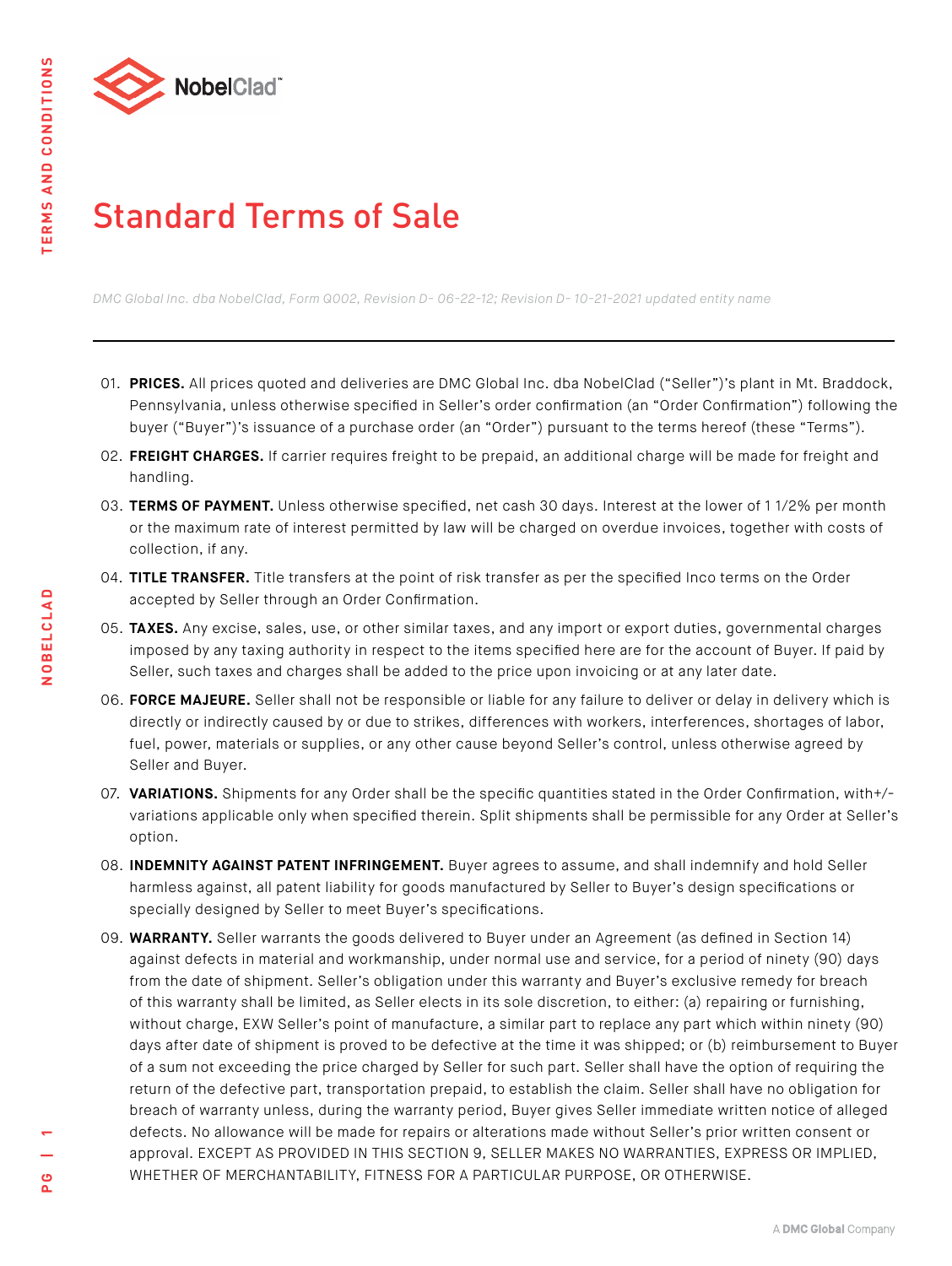- 10. **LIMITATIONS ON DAMAGES.** Seller's liability and obligation, and Buyer's exclusive remedy for any cause, whether based on contract, negligence, warranty or otherwise, shall in all events be limited to that set forth in Section 9. Upon the expiration of the warranty period set forth in Section 9, such liability and obligation shall terminate. IN NO EVENT SHALL SELLER BE HELD LIABLE TO BUYER OR ANY OTHER PERSON FOR ANY DAMAGES (INCIDENTAL, CONSEQUENTIAL, OR OTHERWISE) FOR BREACH OF WARRANTY, FAILURE OR DELAY IN MAKING DELIVERY, OR FOR ANY OTHER CAUSE EXCEPT AS SPECIFICALLY SET FORTH ABOVE. As to any claim for loss, damage, or destruction of Buyer's property while in Seller's possession or otherwise, Seller's maximum liability shall be limited to the raw material value thereof or Seller's price for services rendered on the specific goods, whichever is less. Regarding loss, damage, or destruction of Buyer's property while in Seller's possession, any suit for damages not instituted within one (1) year of Seller's declination of liability shall be forever barred.
- 11. **INTELLECTUAL PROPERTY RIGHTS.** Rights to inventions or patentable ideas in any form which are developed or discovered in connection with work performed under any Agreement shall remain the sole property of Seller.
- 12. **CHANGES.** After acceptance by Seller of an Order, any change of specifications or terms of that Order may be made only with Seller's written consent at a charge which Seller shall determine in its sole discretion to be sufficient to cover its additional costs and adequate profits.
- 13. **CANCELLATIONS.** Orders accepted by Seller are not subject to cancellation by Buyer except with Seller's consent and after Buyer agreeing in writing to indemnify Seller for any losses or damages occasioned by such cancellation, including Seller's lost profit and costs of collection, including, without limitation, reasonable attorney's fees.
- 14. **CONTROLLING TERMS.** Each agreement between Seller and Buyer of purchase and sale of goods manufactured by Seller (an "Agreement") shall consist of (a) these Terms and (b) an Order (including any attachments, exhibits, supplements, or other terms) as accepted by Seller through an Order Confirmation, and shall be governed by and construed in accordance with the laws of the State of Colorado, excluding, however, its choice-of-law rules for purposes of conflict of laws. These Terms may not be modified without Seller's written consent and cannot be countermanded by Buyer. These Terms may not be varied by Buyer through the issuance or modification of an Order with varying terms. In the event of any inconsistency between these Terms and any Order, these Terms shall control, and Buyer shall be deemed to have assented to the same in full.
- 15. **TOOLING.** All tooling to be manufactured by Seller to manufacture goods for Buyer will remain the property of Seller unless otherwise agreed in writing by Seller and Buyer. Buyer shall not be entitled to the exclusive use of such tooling for the manufacture of goods for Buyer unless so agreed in writing by Seller by Buyer.
- 16. **CREDIT.** Each Agreement is subject to Buyer's establishing credit satisfactory to Seller's credit department, showing Buyer's ability to make payments in accordance with these Terms.
- 17. **EXPORT COMPLIANCE.** In connection with the sale, purchase, or receipt of any goods, materials, or technology (including products derived from or based on such technology) (collectively, "Products") from Seller or its affiliates, Buyer hereby agrees to comply fully with all applicable domestic and foreign laws and regulations related to export controls and economic sanctions, including, without limitation, (a) those regulations maintained by the U.S. Treasury Department's Office of Foreign Assets Control (OFAC), (b) the U.S. Export Administration Regulations (EAR) maintained by the U.S. Department of Commerce, Bureau of Industry and Security (BIS}, and (c) the U.S. State Department's International Traffic in Arms Regulations (ITAR). Without limiting the foregoing, Buyer agrees that it shall not -- directly or indirectly -- sell, export, re-export, transfer, divert or otherwise dispose of the Products to or via any person, firm, entity, or country or countries that are subject to trade embargoes under the laws of the United States or other applicable law, including entities or persons in or acting on behalf of such countries, or for any activity or use prohibited by the laws or regulations of the United States or other applicable jurisdiction, without obtaining prior authorization from the competent governmental authorities as required by those laws and regulations. Buyer agrees to indemnify and hold harmless Seller for Buyer's noncompliance with these controls in connection with the Products. This provision shall survive termination or cancellation of any agreements related to